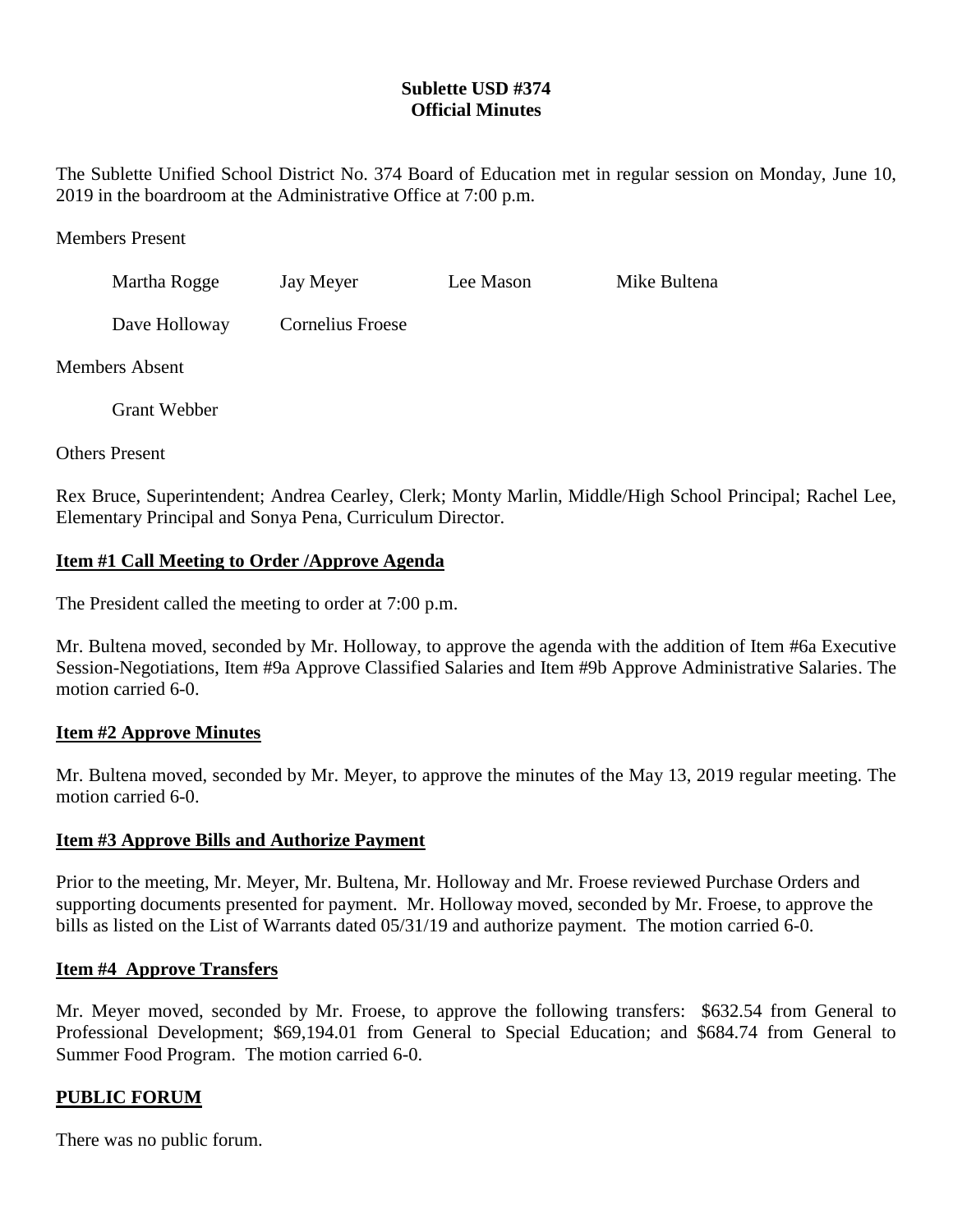Board Minutes Page 2 June 10, 2019

### **Reports**

### Curriculum

Mrs. Pena reported she had attended meetings at SWPRSC with the LINK teachers; six of our first and second year teachers attended New Teacher trainings; and she has met with our three ELA teachers to work on curriculum for next year.

### **Principals**

Mr. Marlin passed out copies of the 2019-2020 Middle School/High School Student Handbook with a few revisions for next year. He reported he had been attending in-services this summer and was recently elected to the KSHSAA executive board. He will attend the National Federation of High School Sports Association convention at the end of June in Indianapolis. He also reported Meade and Cimarron will be exiting our High Plains League after next year and Leoti will be allowed back in the HPL leaving us with 7 high school teams and 8 middle school teams in our league.

Mrs. Lee passed out copies of the 2019-2020 elementary student and staff handbooks and reviewed some of the possible changes she is making for next year. She reported they had cleaned out the elementary basement again and stated the importance of keeping the space free of unnecessary clutter since it is an emergency shelter for the school and community if needed. Summer school started May 28<sup>th</sup> and will continue through June 27<sup>th</sup> and the students are really enjoying it.

### Activities Director

No report.

#### SWPRSC/HPEC

Mr. Bultena reported on the HPEC Board meeting, and he stated that the assessment is going up so we will see some increase next year. Mrs. Rogge reported on the SWPRSC Board meeting. Dr. Kelly Gillespie's last meeting will be this month.

#### Superintendent

Mr. Bruce presented the option of electing the Board President and Vice-President in July or waiting until January when the newly elected board members will take office. It was the consensus of the board to wait until January to hold the elections.

#### **Item #5 Approve Contingency Reserve Purchases**

Mr. Holloway moved, seconded by Mr. Meyer, to approve the three Contingency Reserve purchases of Jay Hawk Roofing for \$7,977.50, Safe Defend for \$5,320 and Ryon Fisher for \$3,320. The motion carried 6-0.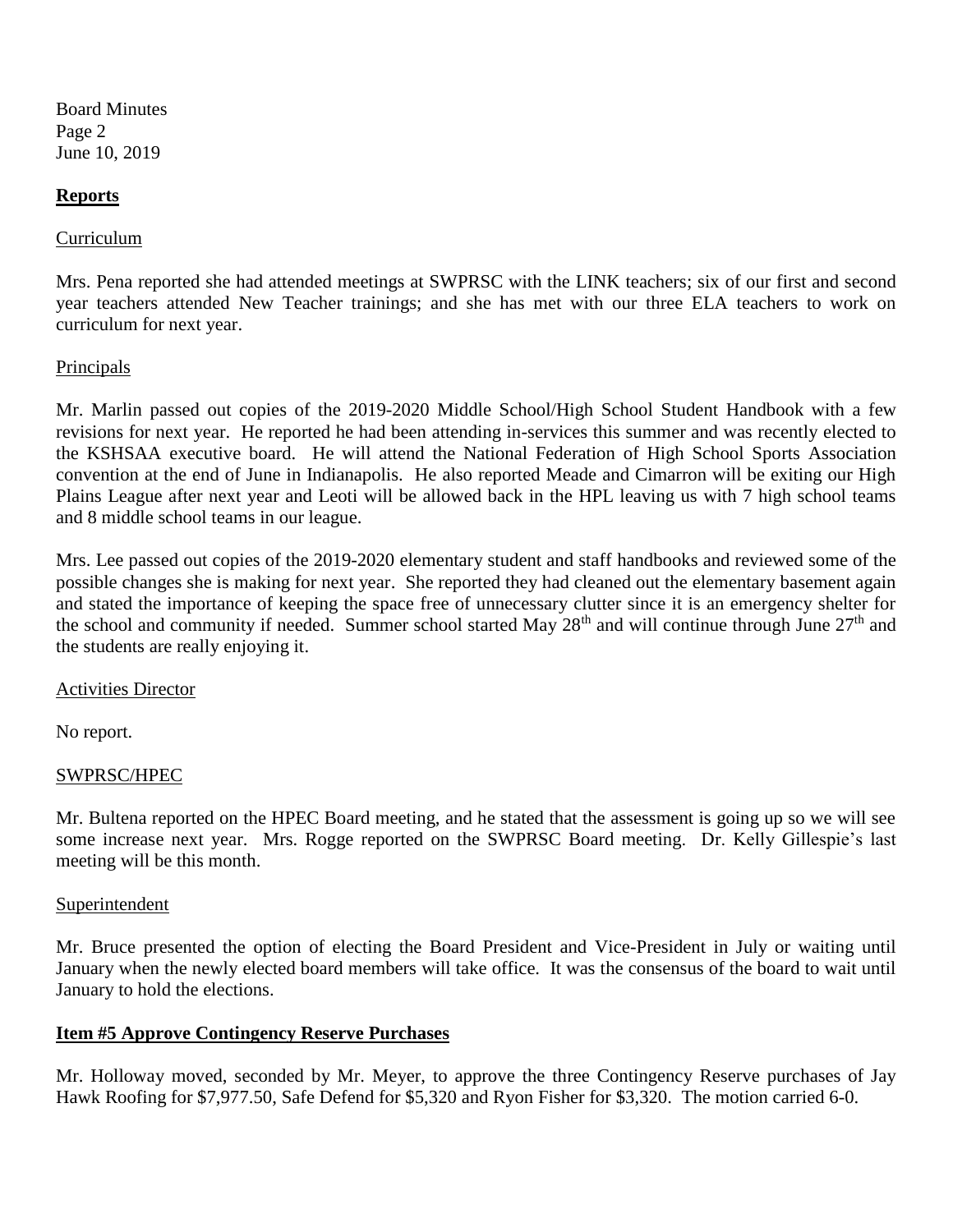Board Minutes Page 3 June 10, 2019

## **Item #6 Non-Elected Personnel Executive Session**

Mrs. Rogge moved, seconded by Mr. Bultena, to go into executive session to discuss an individual employee's performance and a potential new employee, pursuant to the non-elected personnel exemption under KOMA, to include Mr. Bruce and Mr. Marlin in executive session, and to reconvene to open session in the boardroom at 7:55 p.m. The motion carried 6-0.

The Board reconvened to open session at 7:55 p.m.

Mrs. Rogge moved, seconded by Mr. Meyer, to go into executive session to discuss an individual employee's performance and a potential new employee, pursuant to the non-elected personnel exemption under KOMA, to include Mr. Bruce and Mr. Marlin in executive session, and to reconvene to open session in the boardroom at 8:10 p.m. The motion carried 6-0.

The Board reconvened to open session at 8:10 p.m.

Mrs. Rogge moved, seconded by Mr. Meyer, to go into executive session to discuss an individual employee's performance and a potential new employee, pursuant to the non-elected personnel exemption under KOMA, and to reconvene to open session in the boardroom at 8:35 p.m. The motion carried 6-0.

The Board reconvened to open session at 8:35 p.m.

## **Item #6a Executive Session – Negotiations**

Mrs. Rogge moved, seconded by Mr. Meyer, to go into executive session to discuss negotiations, to include Mr. Bruce in executive session, and to reconvene to open session in the boardroom at 8:45 p.m. The motion carried 6-0.

The Board reconvened to open session at 8:45 p.m.

Mrs. Rogge moved, seconded by Mr. Holloway, to go into executive session to discuss negotiations, to include Mr. Bruce in executive session, and to reconvene to open session in the boardroom at 8:50 p.m. The motion carried 6-0.

The Board reconvened to open session at 8:50 p.m.

### **Item #7 Recreation Board Position Resignation**

Mr. Mason moved, seconded by Mr. Meyer, to accept the resignation of Cody Parr from the Sublette Recreation Commission board. The motion carried 6-0.

### **Item #8 Resignation**

Mr. Holloway moved, seconded by Mr. Mason, to accept the resignation of Victoria Coomes as Food Service Director. The motion carried 6-0.

Mr. Mason moved, seconded by Mr. Bultena, to accept the resignation of Marissa Hafen as the Little Lark's Nest Day Care director. The motion carried 6-0.